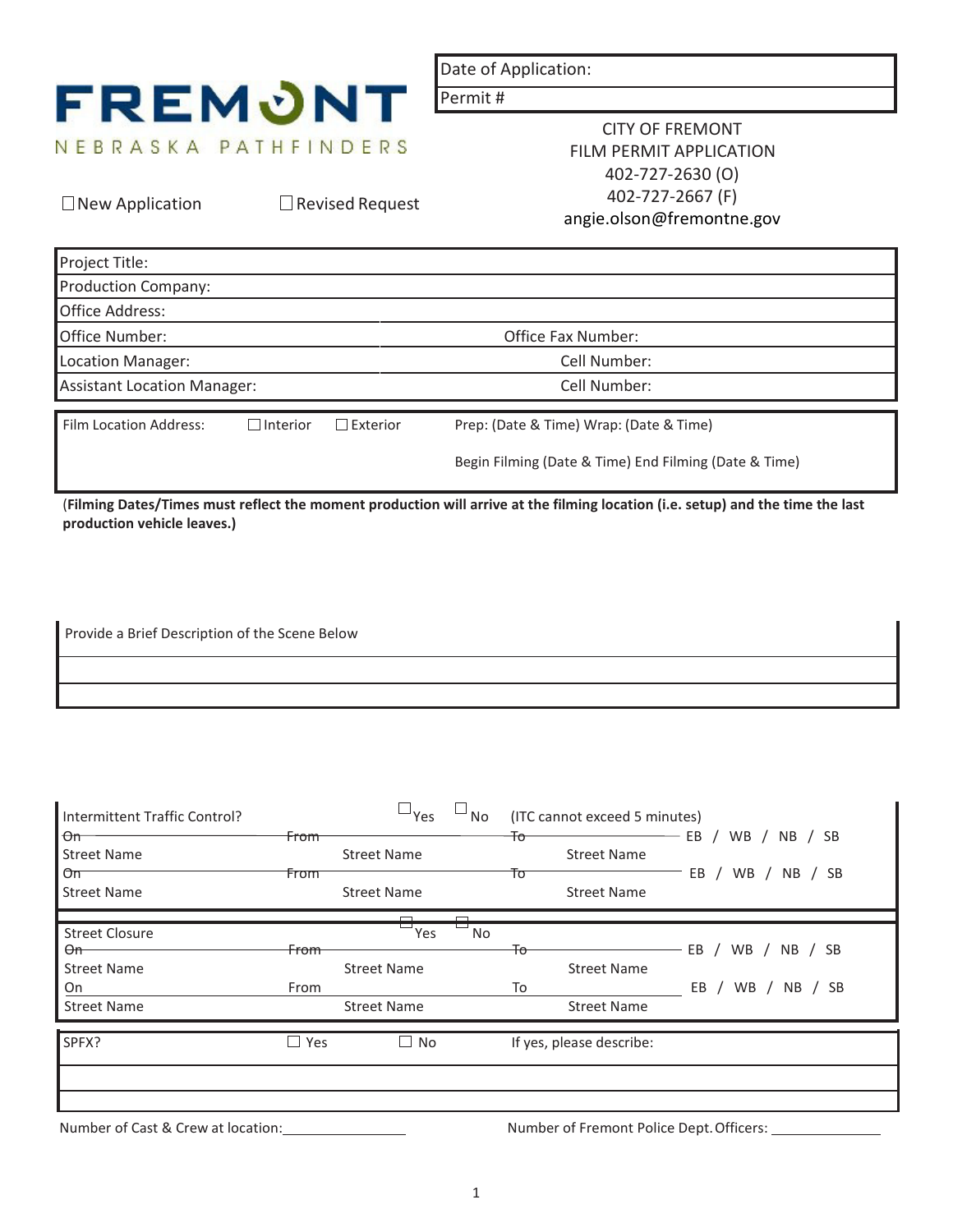Department Signatures Permit # All required signatures must be attained to become a permit

| ENGINEERING/PLANNING DEPARTMENT                                                             |     |                             |                                     | 402-727-2636 |      |
|---------------------------------------------------------------------------------------------|-----|-----------------------------|-------------------------------------|--------------|------|
| <b>Municipal Building</b><br>3rd Floor<br>400 E. Military Ave.<br>Fremont, NE 68025         |     |                             | <b>Construction Coordinator</b>     | Date         |      |
| <b>Barricade Permit</b><br>Comments                                                         | N/A | $\Box$ Approved<br>Required | $\Box$ Denied<br>Permit Fee \$      |              |      |
|                                                                                             |     |                             |                                     |              |      |
| PARKS DEPARTMENT                                                                            |     |                             |                                     | 402-727-2630 |      |
| Fremont Parks Department<br>400 E Military Ave<br>Fremont, NE 68025                         |     | $\Box$ Approved             | Park Supervisor<br>Denied<br>$\Box$ | Date         |      |
| Comments                                                                                    |     |                             |                                     |              |      |
|                                                                                             |     |                             |                                     |              |      |
|                                                                                             |     |                             |                                     |              |      |
|                                                                                             |     |                             |                                     |              |      |
| <b>FILM OFFICE</b>                                                                          |     |                             |                                     | 402-727-2630 |      |
| <b>Fremont Municipal Building</b><br>400 E Military Ave., Second Floor<br>Fremont, NE 68025 |     | Film Liaison                |                                     | Date         |      |
| Comments                                                                                    |     | $\Box$ Approved             | $\Box$ Denied                       |              |      |
|                                                                                             |     |                             |                                     |              |      |
| <b>SOLID WASTE</b>                                                                          |     |                             |                                     |              |      |
|                                                                                             |     |                             | Solid Waste Representative          |              | Date |
| Comments                                                                                    |     | $\Box$ Approved             | $\Box$ Denied                       |              |      |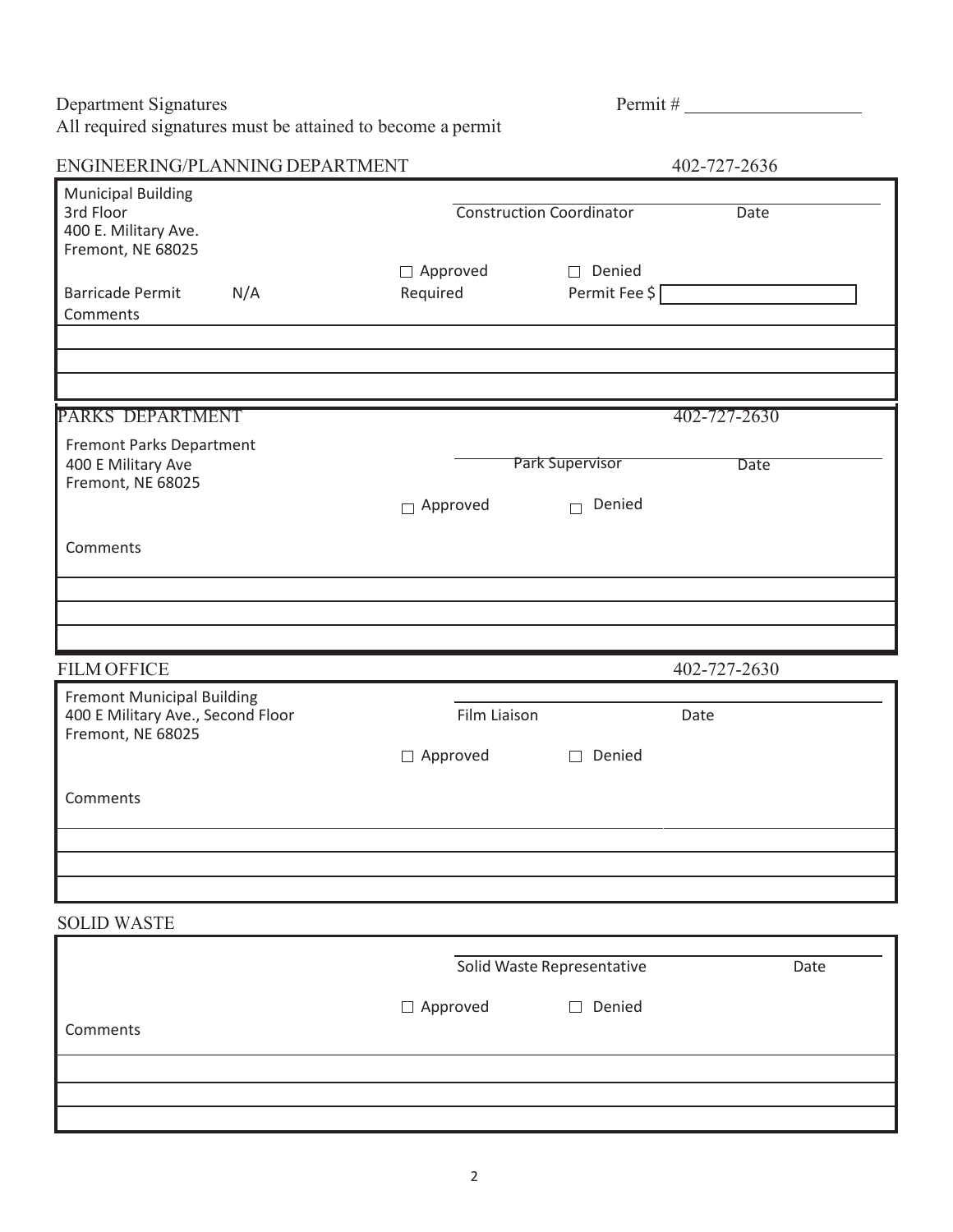Department Signatures **Permit #** 

All required signatures must be attained to become a permit

| <b>FIREMARSHAL</b>                                                         |                       |              |         |               | 402-395-2164     |
|----------------------------------------------------------------------------|-----------------------|--------------|---------|---------------|------------------|
| <b>State Fire Marshal - District B</b><br>438 W Market<br>Albion, NE 68620 | Fire Marshal's Office |              |         |               | Date             |
|                                                                            | $\Box$ Approved       |              | $\perp$ | Denied        |                  |
| <b>Emergency Access Lane</b>                                               | $\Box$ N/A            |              | $\Box$  | Required      |                  |
| Fire Hydrant Access                                                        | $\Box$ N/A            |              | $\Box$  | Required      |                  |
| <b>Special Cooking Arrangements</b>                                        | $\Box$ N/A            |              | $\Box$  | Required      |                  |
| Fire Extinguishers Needed                                                  | $\Box$ Yes            |              | $\Box$  | No            |                  |
| <b>Standby Emergency Team Needed</b>                                       | $\Box$ Yes            | No<br>$\Box$ |         | $\Box$ Rescue | Pumper<br>$\Box$ |
| <b>Special Considerations</b>                                              | $\Box$ Elderly        |              | $\Box$  | Handicap      |                  |
| Comments                                                                   |                       |              |         |               |                  |
|                                                                            |                       |              |         |               |                  |
|                                                                            |                       |              |         |               |                  |
| FREMONT POLICE DEPARTMENT                                                  |                       |              |         |               | 402-721-2685     |
| <b>Fremont Police Department</b><br>725 N. Park Ave.<br>Fremont, NE 68025  | Police Chief          |              |         |               | Date             |
|                                                                            | $\Box$ Approved       |              |         | Denied        |                  |
| Comments                                                                   |                       |              |         |               |                  |
|                                                                            |                       |              |         |               |                  |
|                                                                            |                       |              |         |               |                  |
|                                                                            |                       |              |         |               | 402-721-2688     |
| FREMONT FIRE DEPARTMENT                                                    |                       |              |         |               |                  |
| <b>Fremont Fire Department</b><br>415 E 16th St.<br>Fremont, NE 68025      | Fire Chief            |              |         |               | Date             |
| Comments                                                                   | $\Box$ Approved       |              | П       | Denied        |                  |
|                                                                            |                       |              |         |               |                  |